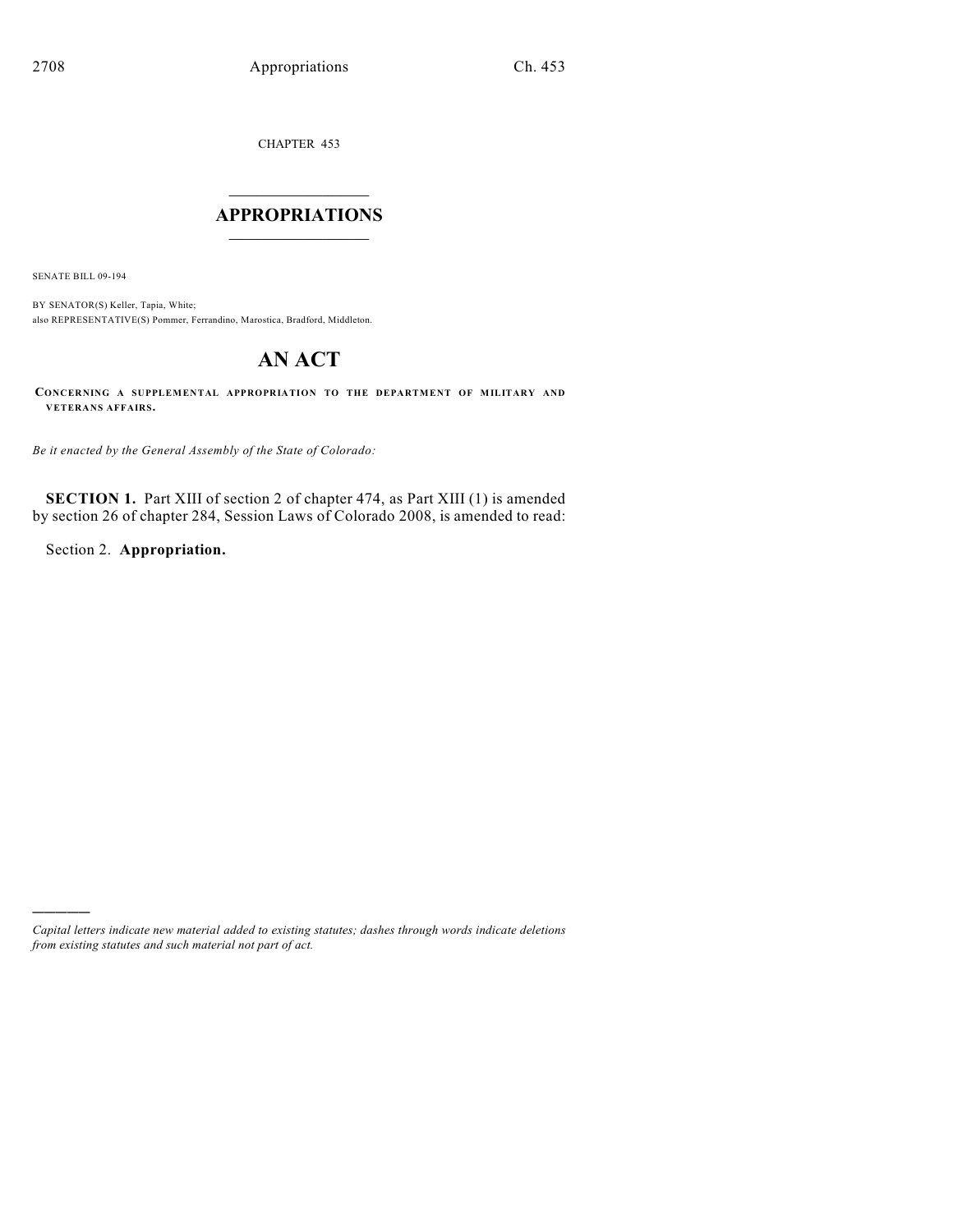|                           |              |                               | APPROPRIATION FROM                             |                             |                                       |                         |  |  |  |
|---------------------------|--------------|-------------------------------|------------------------------------------------|-----------------------------|---------------------------------------|-------------------------|--|--|--|
| ITEM &<br><b>SUBTOTAL</b> | <b>TOTAL</b> | <b>GENERAL</b><br><b>FUND</b> | <b>GENERAL</b><br><b>FUND</b><br><b>EXEMPT</b> | <b>CASH</b><br><b>FUNDS</b> | <b>REAPPROPRIATED</b><br><b>FUNDS</b> | FEDERAL<br><b>FUNDS</b> |  |  |  |
|                           |              |                               |                                                |                             |                                       |                         |  |  |  |

## **PART XIII DEPARTMENT OF MILITARY AND VETERANS AFFAIRS**

#### **(1) EXECUTIVE DIRECTOR AND ARMY NATIONAL GUARD**

| Personal Services                                     | 2,147,047    | 1,922,542      | $3,624$ <sup>a</sup> | 220,881 <sup>b</sup> |
|-------------------------------------------------------|--------------|----------------|----------------------|----------------------|
|                                                       | 2,128,278    | 1,903,773      |                      |                      |
|                                                       | $(34.3$ FTE) |                |                      |                      |
| Health, Life, and Dental                              | 552,233      | 191,994        | $474^\circ$          | 359,765 <sup>b</sup> |
| Short-term Disability                                 | 9,540        | 3,422          | 100 <sup>d</sup>     | $6,018^b$            |
| S.B. 04-257 Amortization                              |              |                |                      |                      |
| <b>Equalization Disbursement</b>                      | 116,543      | 41,236         | 1,240 <sup>d</sup>   | 74,067 <sup>b</sup>  |
| S.B. 06-235 Supplemental<br>Amortization Equalization |              |                |                      |                      |
| Disbursement                                          | 53,941       | 18,644         | 578 <sup>d</sup>     | 34,719 <sup>b</sup>  |
| Salary Survey and Senior                              |              |                |                      |                      |
| <b>Executive Service</b>                              | 248,962      | 86,388         | $3,336$ <sup>d</sup> | 159,238              |
| Performance-based Pay                                 |              |                |                      |                      |
| Awards                                                | 110,030      | 38,360         | $1,435$ <sup>d</sup> | $70,235^{\rm b}$     |
| Shift Differential                                    | 17,480       |                |                      | $17,480^{\circ}$     |
| Workers' Compensation                                 | 78,566       | 26,712         |                      | 51,854 <sup>b</sup>  |
| Ch. 453                                               |              | Appropriations |                      | 2709                 |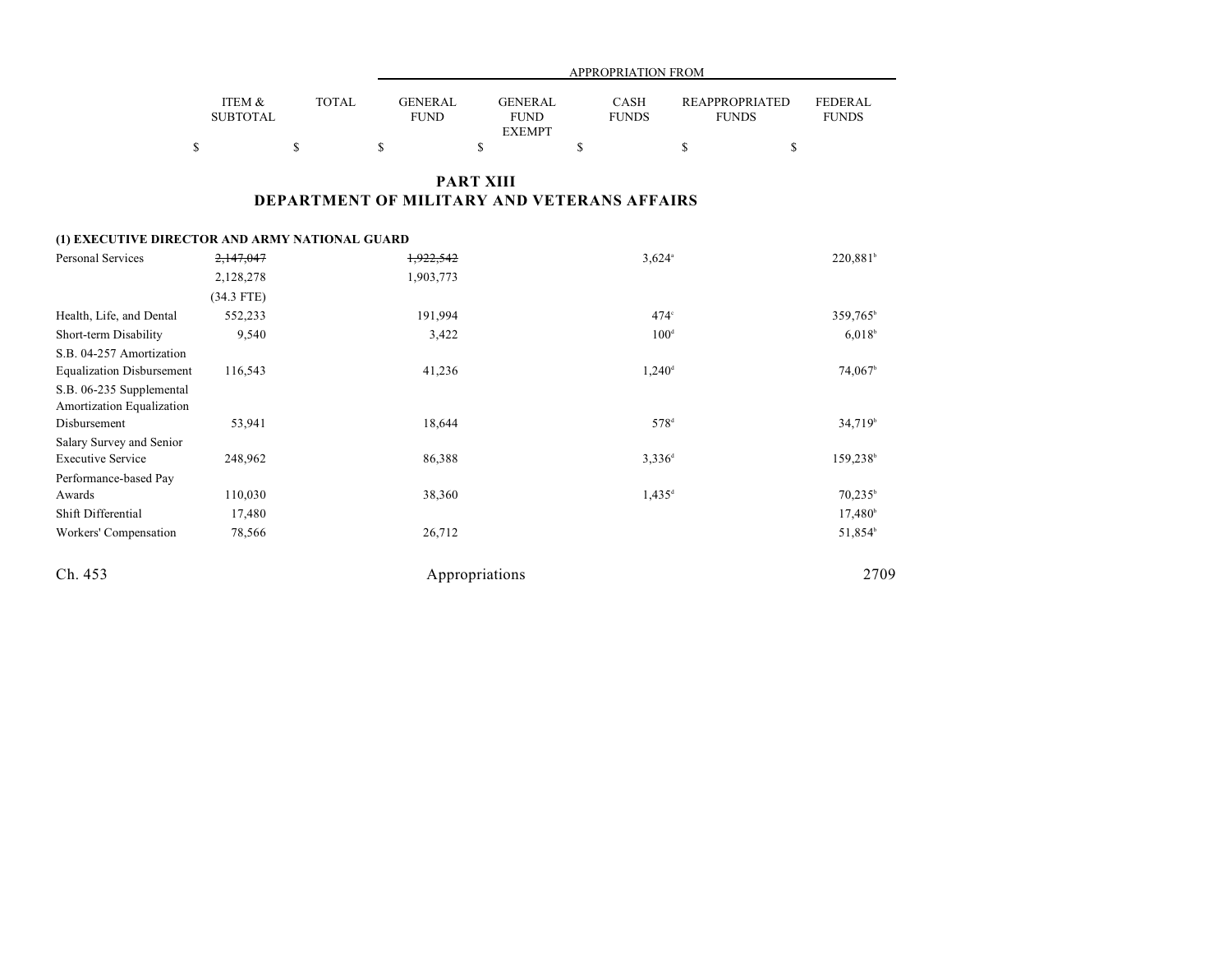## Ch. 453 Appropriations

|                               |                           |              | APPROPRIATION FROM            |                                                |                      |    |                                       |                       |
|-------------------------------|---------------------------|--------------|-------------------------------|------------------------------------------------|----------------------|----|---------------------------------------|-----------------------|
|                               | ITEM &<br><b>SUBTOTAL</b> | <b>TOTAL</b> | <b>GENERAL</b><br><b>FUND</b> | <b>GENERAL</b><br><b>FUND</b><br><b>EXEMPT</b> | CASH<br><b>FUNDS</b> |    | <b>REAPPROPRIATED</b><br><b>FUNDS</b> |                       |
|                               | \$                        | $\mathbb{S}$ | \$                            | \$                                             | \$                   | \$ | \$                                    |                       |
| <b>Operating Expenses</b>     | 2,333,640                 |              | 1,458,068                     |                                                | $46,000$ °           |    |                                       | 829,572 <sup>b</sup>  |
|                               | 2,306,462                 |              | 1,430,890                     |                                                |                      |    |                                       |                       |
| <b>Information Technology</b> |                           |              |                               |                                                |                      |    |                                       |                       |
| Asset Maintenance             | 27,372                    |              | 27,372                        |                                                |                      |    |                                       |                       |
|                               | 22,372                    |              | 22,372                        |                                                |                      |    |                                       |                       |
| Legal Services for 110        |                           |              |                               |                                                |                      |    |                                       |                       |
| hours                         | 8,261                     |              | 8,261                         |                                                |                      |    |                                       |                       |
| Purchase of Services from     |                           |              |                               |                                                |                      |    |                                       |                       |
| Computer Center               | 10,581                    |              | 10,581                        |                                                |                      |    |                                       |                       |
| <b>Multiuse Network</b>       |                           |              |                               |                                                |                      |    |                                       |                       |
| Payments                      | 11,235                    |              | 11,235                        |                                                |                      |    |                                       |                       |
| MANAGEMENT AND                |                           |              |                               |                                                |                      |    |                                       |                       |
| <b>ADMINISTRATION OF OIT</b>  | 14,977                    |              | 14,977                        |                                                |                      |    |                                       |                       |
| Payment to Risk               |                           |              |                               |                                                |                      |    |                                       |                       |
| Management and Property       |                           |              |                               |                                                |                      |    |                                       |                       |
| Funds                         | 153,342                   |              | 153,342                       |                                                |                      |    |                                       |                       |
| Vehicle Lease Payments        | 48,676                    |              | 48,676                        |                                                |                      |    |                                       |                       |
| <b>Leased Space</b>           | 44,978                    |              | 44,978                        |                                                |                      |    |                                       |                       |
| Capitol Complex Leased        |                           |              |                               |                                                |                      |    |                                       |                       |
| Space                         | 81,972                    |              | 62,220                        |                                                |                      |    |                                       | $19,752$ <sup>b</sup> |
| <b>Communication Services</b> |                           |              |                               |                                                |                      |    |                                       |                       |
| Payments                      | 11,233                    |              | 11,233                        |                                                |                      |    |                                       |                       |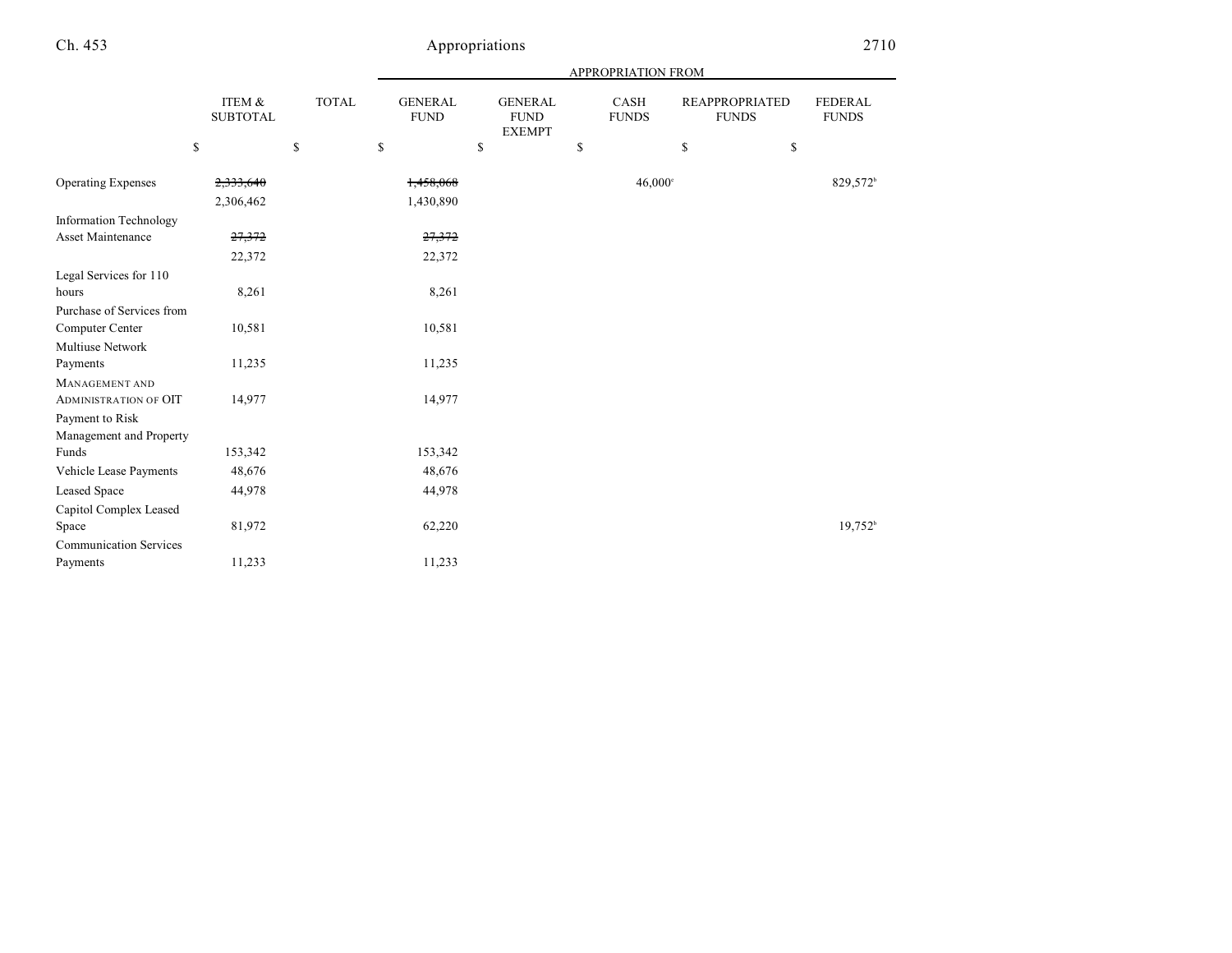| Local Armory Incentive  |           |            |         |                      |                      |                          |
|-------------------------|-----------|------------|---------|----------------------|----------------------|--------------------------|
| Plan                    | 46,610    |            |         | $46,610^{\circ}$     |                      |                          |
| Distance Learning       | 3,000     |            |         | $3,000$ <sup>f</sup> |                      |                          |
| Colorado National Guard |           |            |         |                      |                      |                          |
| <b>Tuition Fund</b>     | 825,803   |            | 175,803 |                      | 650,000 <sup>s</sup> |                          |
| Army National Guard     |           |            |         |                      |                      |                          |
| Cooperative Agreement   | 3,436,537 |            |         |                      |                      | $3,436,537$ <sup>t</sup> |
|                         |           |            |         |                      |                      | $(51.5$ FTE)             |
|                         |           | 10,377,582 |         |                      |                      |                          |

10,341,612

<sup>a</sup> These amounts shall be from armory rental fees.

<sup>b</sup> These amounts are pursuant to cooperative agreements with the federal government for operations of the Colorado National Guard.

<sup>e</sup> This amount shall be from the Western Slope Military Veterans' Cemetery Fund created in Section 28-5-708 (1) (a), C.R.S.

<sup>d</sup> Of these amounts, \$6,412 shall be from the Western Slope Military Veterans' Cemetery Fund created in Section 28-5-708 (1) (a), C.R.S., and \$277 shall be from armory rental fees.

 $\degree$  This amount shall be from real estate proceeds, pursuant to Section 28-3-106 (1) (s) (I), C.R.S.

<sup>f</sup> This amount shall be from the Distance Learning Cash Fund created in Section 28-3-108, C.R.S.

<sup>8</sup> This amount shall be from the Department of Higher Education, Colorado Commission on Higher Education financial assistance program, pursuant to Section 23-3.3-202 (2), C.R.S.

### **(2) DIVISION OF VETERANS**

#### **AFFAIRS**

| Veterans Service |             |         |                      |
|------------------|-------------|---------|----------------------|
| Operations       | 590,168     | 586,659 | $3,509$ <sup>a</sup> |
|                  | 567,668     | 564,159 |                      |
|                  | $(8.0$ FTE) |         |                      |
|                  |             |         |                      |

Ch. 453 Appropriations 2711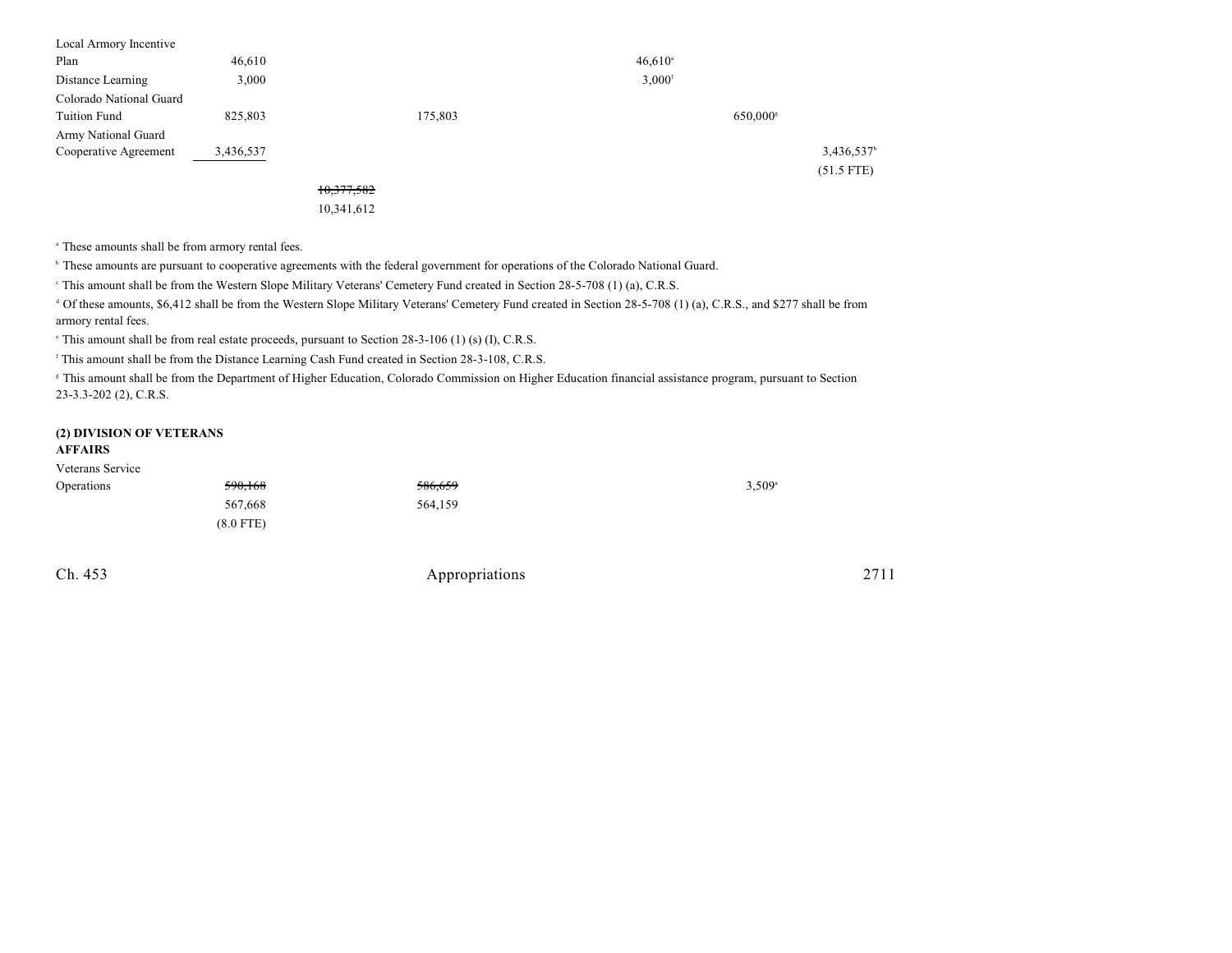## Ch. 453 Appropriations 2712

|                         |                           |              |                               | APPROPRIATION FROM                             |                      |                      |                                                                  |  |
|-------------------------|---------------------------|--------------|-------------------------------|------------------------------------------------|----------------------|----------------------|------------------------------------------------------------------|--|
|                         | ITEM &<br><b>SUBTOTAL</b> | <b>TOTAL</b> | <b>GENERAL</b><br><b>FUND</b> | <b>GENERAL</b><br><b>FUND</b><br><b>EXEMPT</b> | CASH<br><b>FUNDS</b> |                      | <b>FEDERAL</b><br>REAPPROPRIATED<br><b>FUNDS</b><br><b>FUNDS</b> |  |
|                         | \$                        | \$           | \$                            | \$                                             | \$                   | \$                   | \$                                                               |  |
| County Veterans Service |                           |              |                               |                                                |                      |                      |                                                                  |  |
| <b>Officer Payments</b> | 213,154                   |              | 213,154                       |                                                |                      |                      |                                                                  |  |
|                         | 168,154                   |              | 168,154                       |                                                |                      |                      |                                                                  |  |
| Colorado State Veterans |                           |              |                               |                                                |                      |                      |                                                                  |  |
| Trust Fund Expenditures | 627,500                   |              |                               |                                                |                      | 627,500 <sup>b</sup> |                                                                  |  |
| Western Slope Veterans  |                           |              |                               |                                                |                      |                      |                                                                  |  |
| Cemetery                | 406,017                   |              | 130,025                       |                                                |                      | 224,992 <sup>c</sup> | 51,000 <sup>d</sup>                                              |  |
|                         | $(4.5$ FTE)               |              |                               |                                                |                      |                      |                                                                  |  |
|                         |                           | 1,836,839    |                               |                                                |                      |                      |                                                                  |  |
|                         |                           | 1,769,339    |                               |                                                |                      |                      |                                                                  |  |

<sup>a</sup> This amount shall be from the Colorado State Veterans Trust Fund Expenditures line item in the Division of Veterans Affairs.

<sup>b</sup> This amount shall be from the Colorado State Veterans Trust Fund created in Section 28-5-709 (1) (a), C.R.S.

This amount shall be from the Western Slope Military Veterans' Cemetery Fund created in Section 28-5-708 (1) (a), C.R.S. <sup>c</sup>

<sup>d</sup> This amount shall be from interment fees from the U.S. Department of Veterans Affairs.

#### **(3) AIR NATIONAL GUARD**

### Operations and Maintenance Agreement for Buckley/Greeley  $2,059,999$   $456,018(M)$   $456,018(M)$ 1,921,311 390,937(M) 1,530,374<sup>a</sup> (26.1 FTE)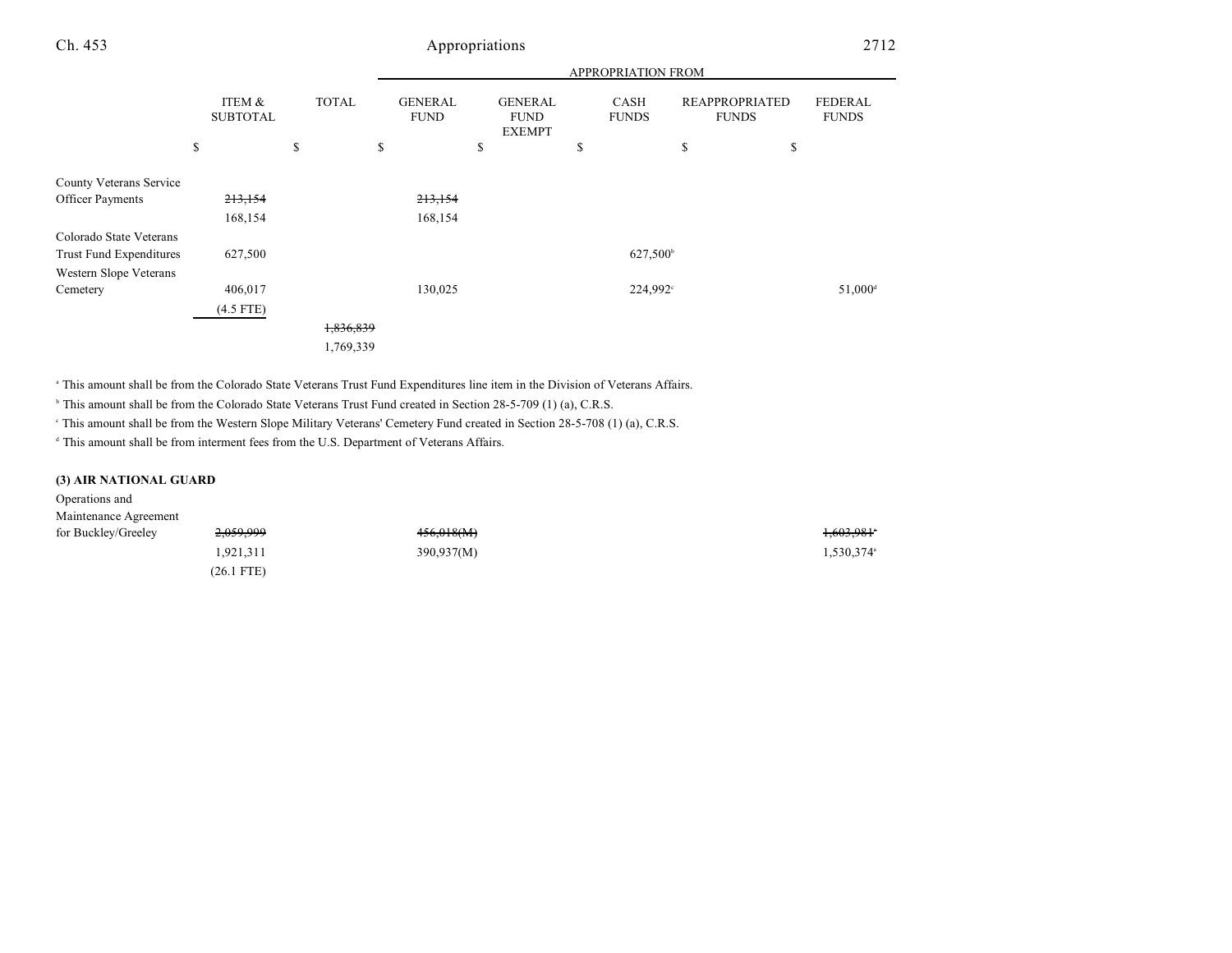| <b>Buckley Cooperative</b><br>Agreement   | 986,664 |           | 986,664 <sup>ª</sup><br>$(17.5$ FTE) |
|-------------------------------------------|---------|-----------|--------------------------------------|
| Security for Space<br>Command Facility at |         |           |                                      |
| Greeley                                   | 214,621 |           | $214,621$ <sup>a</sup>               |
|                                           |         |           | $(5.0$ FTE)                          |
|                                           |         | 3,261,284 |                                      |
|                                           |         | 3,122,596 |                                      |

These amounts are pursuant to cooperative agreements with the federal government for operations of the Colorado National Guard. <sup>a</sup>

| (4) FEDERAL FUNDED<br><b>PROGRAMS</b> <sup>48</sup> |            |             |                 |
|-----------------------------------------------------|------------|-------------|-----------------|
| Personal Services                                   | 88,685,726 |             | 88,685,726      |
|                                                     |            |             | $(1,239.0$ FTE) |
| Operating and                                       |            |             |                 |
| Maintenance                                         | 59,142,560 |             | 59,142,560°     |
| Construction                                        | 39,100,000 |             | 39,100,000      |
| Special Programs                                    | 715,700    |             | 715,700         |
|                                                     |            | 187,643,986 |                 |

These amounts are pursuant to cooperative agreements with the federal government for operations of the Colorado National Guard. <sup>a</sup>

#### **(5) CIVIL AIR PATROL**

| Personal Services | 68,703 | 68,703      |
|-------------------|--------|-------------|
|                   |        | $(1.0$ FTE) |

Ch. 453 Appropriations 2713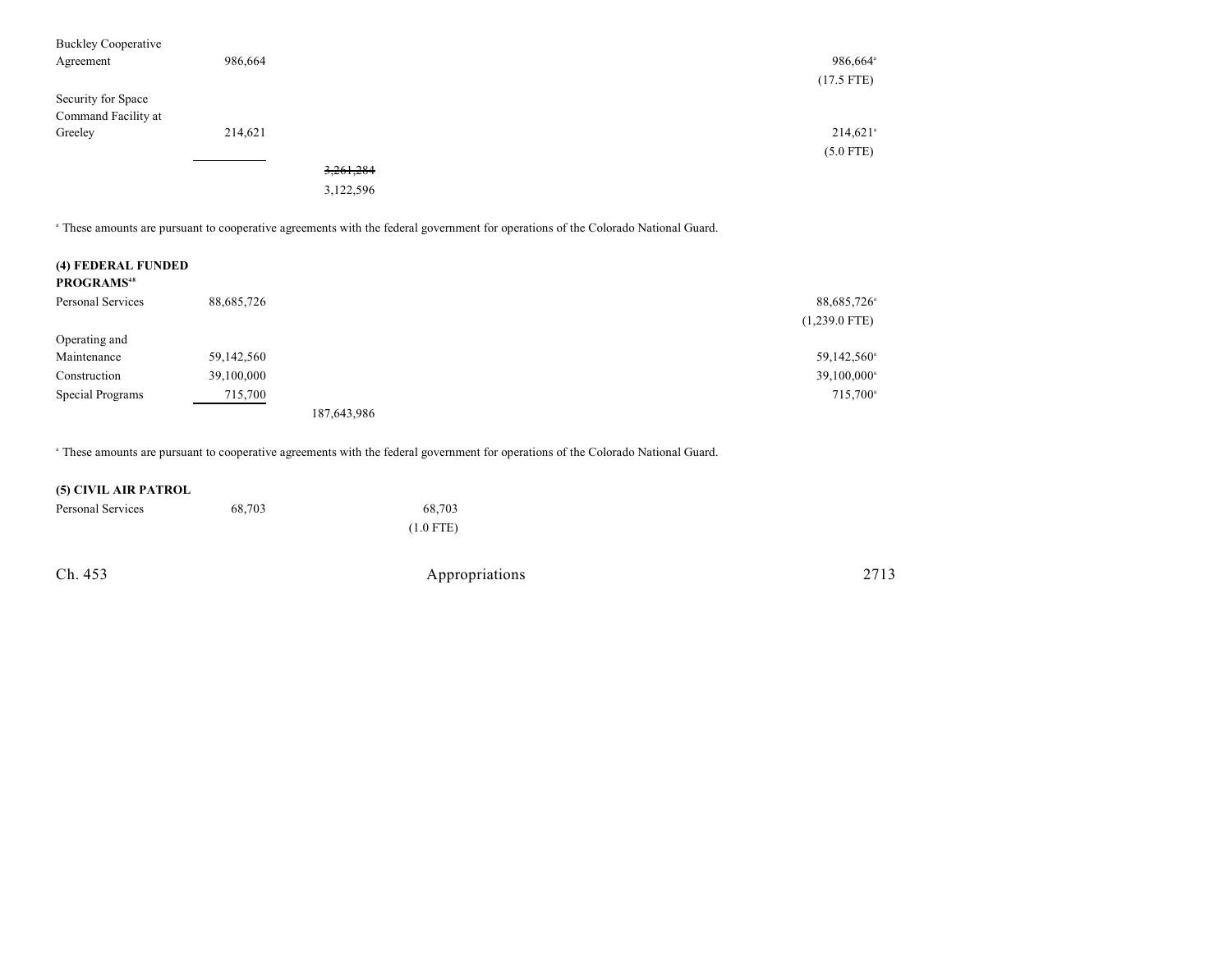| Ch. 453                   | Appropriations            |               |                               |                                                |                             |                                       | 2714                           |
|---------------------------|---------------------------|---------------|-------------------------------|------------------------------------------------|-----------------------------|---------------------------------------|--------------------------------|
|                           |                           |               |                               |                                                | APPROPRIATION FROM          |                                       |                                |
|                           | ITEM &<br><b>SUBTOTAL</b> | <b>TOTAL</b>  | <b>GENERAL</b><br><b>FUND</b> | <b>GENERAL</b><br><b>FUND</b><br><b>EXEMPT</b> | <b>CASH</b><br><b>FUNDS</b> | <b>REAPPROPRIATED</b><br><b>FUNDS</b> | <b>FEDERAL</b><br><b>FUNDS</b> |
|                           | \$                        | \$<br>\$      |                               | \$                                             | P                           | ch<br>P                               | \$                             |
| <b>Operating Expenses</b> | 13,324                    |               | 13,324                        |                                                |                             |                                       |                                |
| Aircraft Maintenance      | 45,314                    |               | 45,314                        |                                                |                             |                                       |                                |
|                           |                           | 127,341       |                               |                                                |                             |                                       |                                |
| <b>TOTALS PART XIII</b>   |                           |               |                               |                                                |                             |                                       |                                |
| (MILITARY AND             |                           |               |                               |                                                |                             |                                       |                                |
| <b>VETERANS AFFAIRS)</b>  |                           | \$203,247,032 | \$5,854,264                   |                                                | \$958,889                   | \$653,509                             | \$195,780,370                  |
|                           |                           | \$203,004,874 | \$5,685,713                   |                                                |                             |                                       | \$195,706,763                  |

**FOOTNOTES** -- The following statements are referenced to the numbered footnotes throughout section 2.

48 Department of Military and Veterans Affairs, Federal Funded Programs -- These federal funds are shown for informational purposes. These funds are not to be included in the spending authority for the Department because these funds do not flow through the accounting system of the state. It is the intent of the General Assembly that these programs, funding, and FTE are included to demonstrate the full scope of activities of the Department of Military and Veterans Affairs.